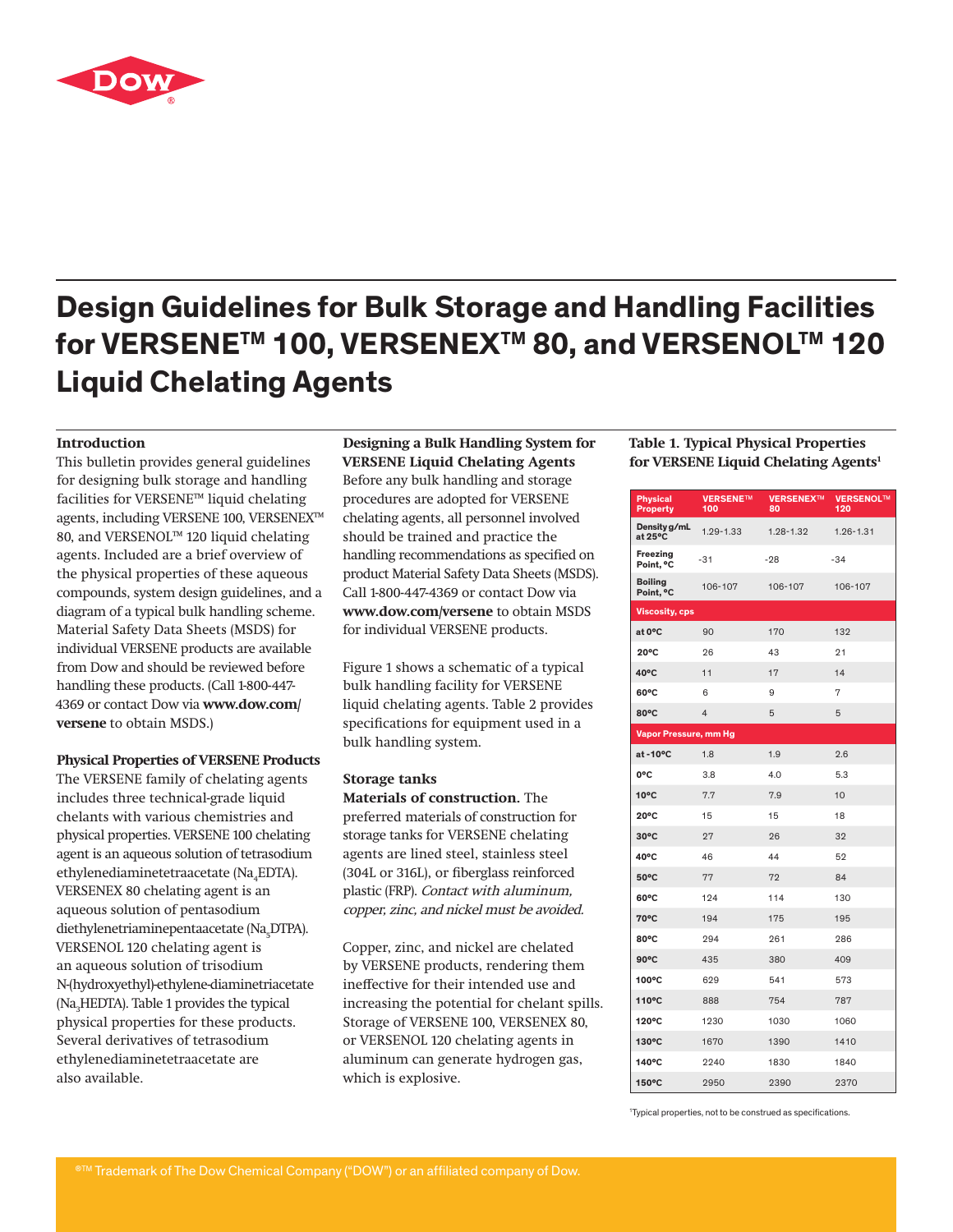If a lined steel tank is chosen for storage, Epoxy Coat F, Plasite 9570 or 7122, or a proven equivalent resin should be used as the lining. In preparing the inside surface for coating, all rough welds should be ground smooth. However, welds do not necessarily have to be ground flush with the adjacent surface.

Where contamination by iron or color does not present serious problems, mild steel tanks are acceptable for storage of VERSENETM liquid chelating agents.

Any rust or mill scale coming in contact with liquid VERSENE chelating agents will become loose and will be removed, yielding a discolored product. VERSENE liquid chelating agents are mild passivating agents which impart rust resistance to clean steel surfaces. For this reason, it is desirable to initially fill the tank completely with product in order to take advantage of this passivating effect.

Maintaining the alkalinity of VERSENE liquid chelating agents is important to ensure this passivating effect and corrosion resistance. The pH must never be reduced while the product is stored in mild steel equipment. When the above precautions have been observed, VERSENE liquid chelating agents can be stored in unlined steel tanks vented to the atmosphere. Under these storage conditions, a film of rust may form on surfaces above the level of the chelating agent, but rust will not form on surfaces consistently below this level.

**Gas blanketing.** Storage conditions may be improved by utilizing a pad of nitrogen or a similar gas that is essentially free of acidic constituents such as carbon dioxide or sulfur dioxide. This inert gas pad reduces the possibility of rust formation and provides the longest life for the chelant and mild steel storage equipment. Air or other gases should not be blown through the stored liquid. A pressure/ vacuum relief valve will compensate for storage tank volume variances due to breathing.

#### **Table 2. Specifications for Bulk Handling Systems for VERSENE Liquid Chelating Agents**

| <b>Tank</b>                                                              |                                                                  |                                                     |                                                                                                                  |  |
|--------------------------------------------------------------------------|------------------------------------------------------------------|-----------------------------------------------------|------------------------------------------------------------------------------------------------------------------|--|
| <b>Materials</b>                                                         | Stainless steel, lined steel,<br>phosphatized steel <sup>a</sup> | <b>Weight/Gallon</b>                                | 11.0                                                                                                             |  |
| Lining                                                                   | Epoxy Coat F, Plasite 9570<br>or 7122                            | <b>Top Weld</b>                                     | Butt or lap weld outside <sup>b</sup>                                                                            |  |
| Code                                                                     | API 650                                                          | <b>Side Weld</b>                                    | <b>Butt weld</b>                                                                                                 |  |
| P.V. Limits, min                                                         | Atmosphere                                                       | <b>Bottom Weld</b>                                  | Butt or lap weld inside                                                                                          |  |
|                                                                          |                                                                  | <b>Inlet Location</b>                               | 12" off bottom <sup>c</sup>                                                                                      |  |
|                                                                          |                                                                  | Outlet<br>Location                                  | $1/2$ nozzle diameter $+4$ " off<br>bottom <sup>c</sup>                                                          |  |
|                                                                          |                                                                  | Recycle<br>Location                                 | $1/2$ nozzle diameter $+4$ " off<br>bottom <sup>c</sup>                                                          |  |
| <b>Valves and Lines</b>                                                  |                                                                  |                                                     |                                                                                                                  |  |
| <b>Tank Valve</b><br><b>Type</b><br><b>Materials</b>                     | Gate or ball with PTFE packing<br>Stainless steel (304L or 316L) | <b>Pipe Materials</b>                               | Stainless Steel (304L or 316L) <sup>a</sup>                                                                      |  |
|                                                                          |                                                                  | Lining                                              | None                                                                                                             |  |
| <b>Line Valve</b><br><b>Type</b><br><b>Materials</b>                     | Gate or ball with PTFE packing<br>Stainless steel (304L or 316L) | <b>Truck Line</b>                                   | Required, 3" min.                                                                                                |  |
|                                                                          |                                                                  | T/C Line                                            | Required, 3" min.                                                                                                |  |
|                                                                          |                                                                  | <b>Recycle Line</b>                                 | Required, 2" min.                                                                                                |  |
|                                                                          |                                                                  | <b>Drum Line</b>                                    | Optional                                                                                                         |  |
| <b>Miscellaneous Equipment</b>                                           |                                                                  |                                                     |                                                                                                                  |  |
| <b>Dock Pump</b><br><b>Type</b><br><b>Size</b>                           | Centrifugal<br>4-6", 400-600 gpm                                 | <b>Filter</b><br><b>Material</b>                    | Stainless steel (304L or 316L)<br>construction                                                                   |  |
| <b>Tank Pump</b><br><b>Type</b><br><b>Size</b>                           | Centrifugal<br>3-4", 250 gpm                                     | <b>Type</b>                                         | Cartridge, 10 micron<br>polypropylene wound<br>(3M Cuno or equivalent)                                           |  |
| <b>Tank Level Indicator</b><br><b>Type</b><br><b>Tank Mixing Eductor</b> | Automatic float                                                  | Gaskets<br><b>Material</b>                          | Garlock 3510 or barium<br>sulfate sealed PTFE                                                                    |  |
| Type                                                                     | Penberthy CTE or equivalent                                      | <b>Type</b>                                         | Standard flat ring                                                                                               |  |
|                                                                          |                                                                  | Tape                                                | PTFE or equivalent                                                                                               |  |
|                                                                          |                                                                  | <b>Tube</b>                                         | Polypropylene                                                                                                    |  |
|                                                                          |                                                                  | <b>Hoses</b>                                        | Seamless stainless steel (304L<br>or 316L), or chemical resistant<br>flex hose (PTFE lined with<br>Viton O-ring) |  |
|                                                                          |                                                                  | <b>Type and</b><br><b>Materials</b><br><b>Seals</b> | Stainless steel wetted parts<br>Mechanical                                                                       |  |

a Do not allow chelating agent to contact aluminum, copper, zinc or nickel

b If tank is lined, lap weld inside, too.

c Locate inlet and recycle 90˚ from outlet. Terminate recycle with internal eductor.

NOTE: TANK TRUCK OFFLOADING CONNECTIONS–Tank trucks carrying VERSENE liquid chelating agents are equipped with 3-inch male quick disconnect fittings. Dow's carriers also carry 3-inch female and 2-inch male quick disconnect reducers. The customer, then, has a choice to hook up to either a 2-inch or 3-inch quick disconnect fitting. Customers should specify which connection they plan to use so that the question does not have to be asked by our Customer Service representatives each time an order is placed.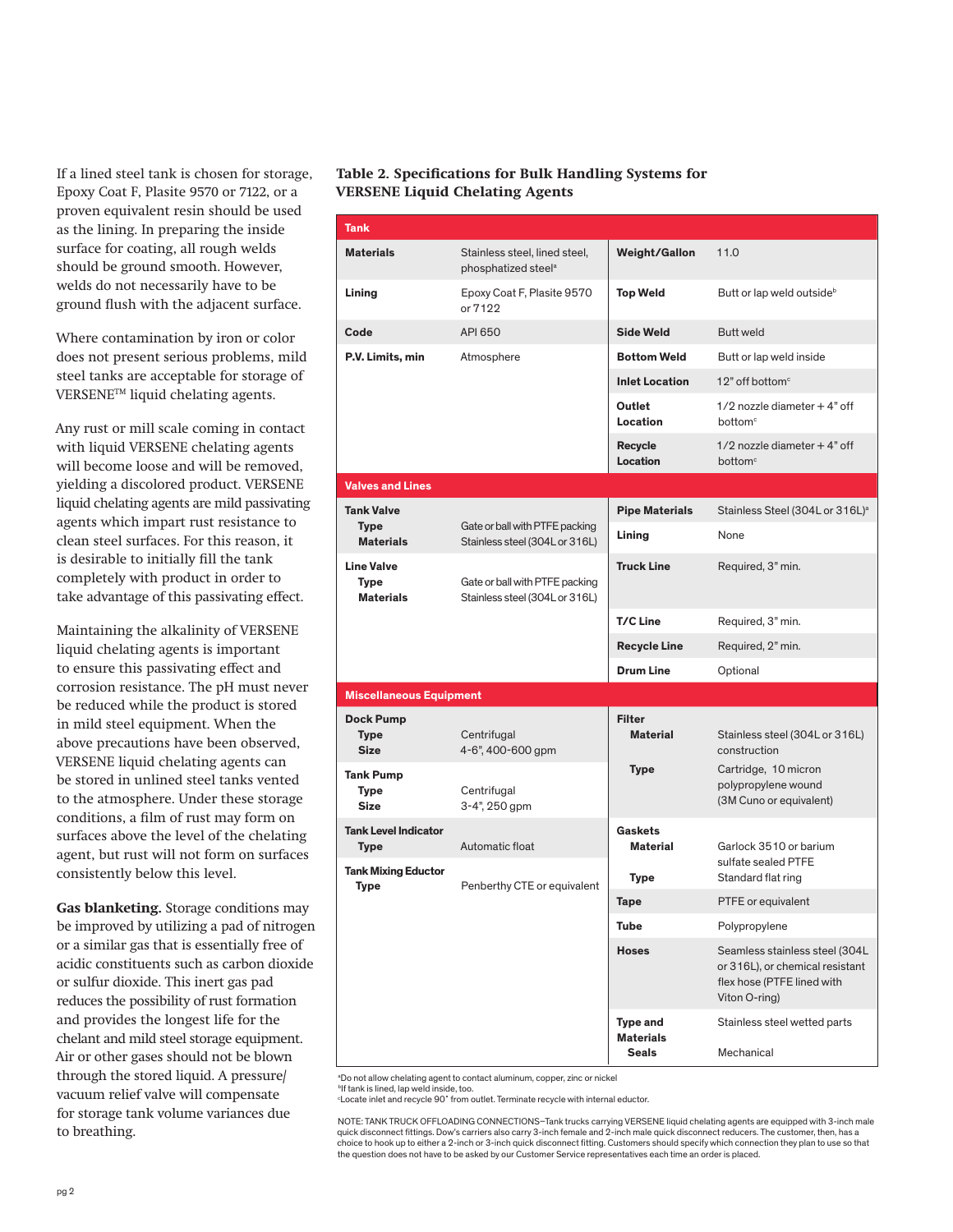#### **Figure 1. Typical Bulk Handling System**



#### **NOTES**

- 1. Recycle can be bottom entry by using a tank mixing eductor by Penberthy CTE or equivalent
- 2. Piping materials are typically 304L SS or 316L SS
- 3. Tank vent should be sized for adequate tank protection
- 4. Low amp pump shutdowns may be adapted to prevent dry pump operation
- 5. Tank linings: Plasite 7122/9570/4550/9060
- 6. If tank is lined, lapweld inside seams

### Recommended Auxiliary Equipment

**Pumps.** A centrifugal pump, constructed of type 304L or 316L stainless steel, is recommended.

**Pipes and fittings.** Pipes should be ASTM A-312 GR TP-304L. Welds should be flush outside and inside, with pipe fully solution annealed, pickled, and passivated. Standard grade TP-304 may also be used.

**Valves.** Valves should be gate valves constructed of ASTM A351 GR CF8M with PTFE packing with a bolted bonnet and PTFE packing. Ball valves may also be used with ASTM A351 CR CF8M with a 316 stainless ball with a molecularly enhanced PTFE or PFA seating and packing.

**Tank level indicator.** The tank level indicator should be of the float type.

**Tank mixing eductors.** Tank mixing eductors should be Penberthy CTE or equivalent.

**Filter.** Construction should be of 304L or 316L stainless steel. A cartridge type, such as Model 304 WKG-10-2F from Commercial Filter Corporation or equivalent, is suggested.

**Gaskets.** Standard flat ring gaskets. 1/8" thick Garlock 3510 Fawn are suggested. Tape 1/2" by 3 mils thickness made of Teflon resin or equivalent is suggested for use as a joint compound.

**Heat tracing.** VERSENE™ liquid chelating agents should be stored at ambient temperature. If freezing is a threat, installation of heat tracing is recommended. 7. Valves: Gate, Ball, or Plug, SS with seams

8. Tank inlet/discharge 12" off bottom

**Materials to avoid.** Brass, copper, most copper-containing alloys, galvanized iron, and aluminum are not suitable materials of construction for use in handling and storage of VERSENE liquid chelating agents. Aluminum is especially unsuitable since it will react vigorously with the excess caustic in liquid chelating agents to produce hydrogen gas, which is flammable and explosive.

Strong oxidizing agents such as sodium hypochlorite, chromic acid, potassium permanganate, and higher concentrations of hydrogen peroxide will degrade all of these chelating agents.